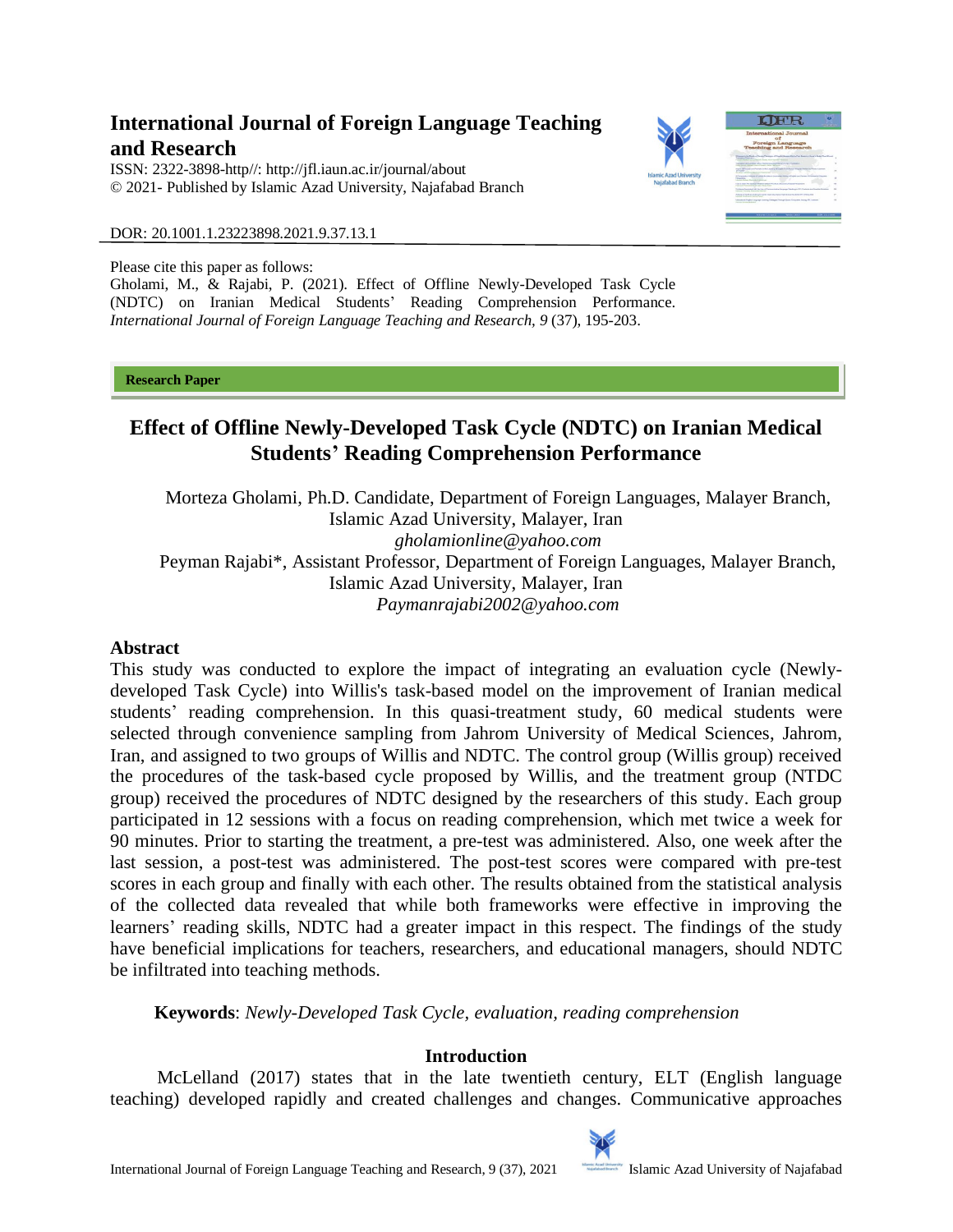underwent a major transformation that is now used all over the world, particularly in the ESL and EFL classes. Reading skills were not exceptions. Reading skills are important, especially for language learners, because they enhance comprehension.

Proficiency in ESP can include a variety of skills (reading, writing, speaking, listening) and components (structure, lexicon). However, the significance of reading skills has been stressed in recent years (Dreyer and Nel, 2003). According to Davari, 2013), the reading comprehension required for academic reading, especially in the context of ESP, is more complex than any other reading type. ESP textbooks are considered as the most visible parts of any ESP teaching program, especially in societies where English is a foreign language. Consequently, ESP classrooms may be almost the only source of English which plays a crucial role in exposing learners to the language, and certainly, the Iranian society as an EFL context is not an exception to this rule.

Task-based learning seems to be a suitable approach to develop students' reading comprehension, particularly ESP, among all the methods and approaches of language teaching. In this approach, the role of students as active participants in the process of learning is remarkable, thus, this participation motivates students and ultimately improves the comprehension process. The reason for paying attention to task-based approaches is the functional perspectives of the language and the actual language of communication. Task-based learning (TBL) is a processbased approach rather than a product-oriented approach in which communication tasks help improve second language learning (Nahavandi, 2013). It is supposed to develop students' reading comprehension. This strategy can assist teachers in giving the students an active role in participation and creation and hence increase their learning motivation. It involves the students in comprehending, manipulating, producing, or interacting in the target language while their attention is principally focused on meaning rather than form. In contrast to the passive receiving knowledge from teacher-centered classes, this style of teaching provides the student with active, student-centered learning (Zhu and Mitchell, 2012).

The current study is an attempt to investigate whether the integration of another cycle into the Willis' task-based model known as NDTC could improve the reading comprehension of the medical students. Since the field of medicine is directly linked with resources, which are mostly in the English language such as textbooks, articles, etc. medical students were selected as the population of our study. In addition, as medical knowledge is growing very fast, knowledge of the English language among physicians can indirectly affect the application of new treatments and consequently the health of the society.

Based on what was mentioned above, the following research question was addressed in the present study.

RQ. Does the integration of a new evaluation cycle (Newly-developed Task Cycle, NDTC ) into Willis's task-based model affect the improvement of Iranian medical students' reading comprehension performance?

## **Literature Review**

Reading involves the use of elements including, context, accompanied by the knowledge of grammar, context, vocabulary, discourse conventions, metacognitive awareness to expand and reach the appropriate meaning (Minaabad and Khoshkholgh, 2012). The importance and status of the reading comprehension skill in Iranian academic contexts, like other EFL contexts, is undeniable. As Rahimi and Azhegh (2011) mention, reading comprehension is usually considered as the major purpose of learning English. Moreover, the structures and system of

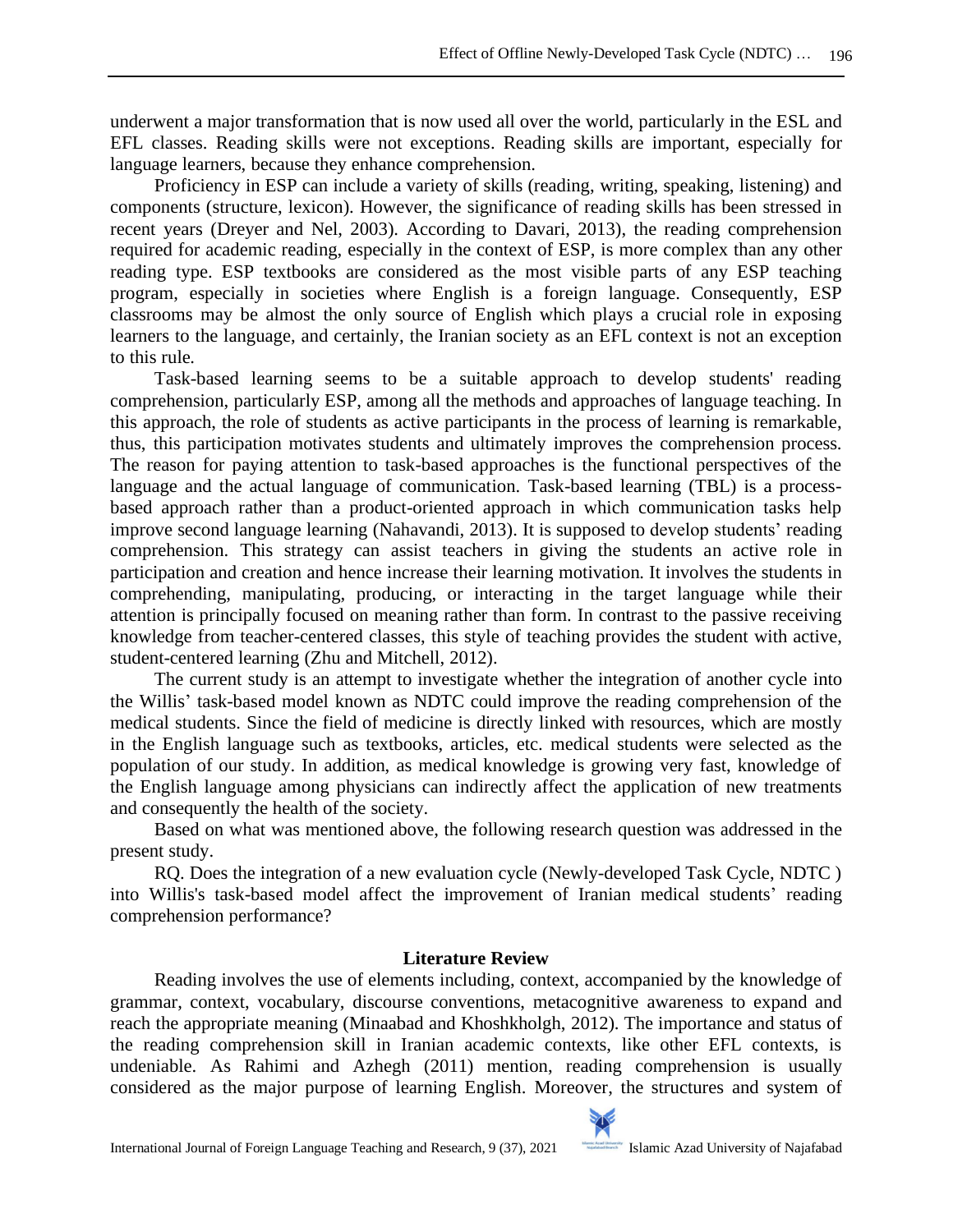existing course books in Iranian scholarly settings confirm the fundamental role of reading comprehension in improving this skill among language learners (Farhady, 2005). A common belief is that in the contexts where English is a Foreign Language (EFL), reading comprehension plays an important role. Moreover, since it is the main means for learning new information, it is considered as a highly regarded skill needed for the students' achievement and success (Iranmehr et al., 2011).

Task-based language teaching (TBLT) has some advantages as well as challenges. Ellis (2009) lists the benefits of TBLT. He believes that TBLT gives the opportunity that natural learning occurs through the classroom context; it focuses on meaning rather than form and motivates the learners intrinsically. It is consistent with the philosophy of learner-focused education. However, it keeps the teachers' hands open for creativity, input, and guidance and considers both accuracy and fluency in improving communication. The most remarkable component of the TBLT is the task. In other words, TBLT revolves around the task. The term 'task' is at times replaced by a similar word, "activity". Breen (2012) defines the task as an organized framework to provide opportunities for the refinement of information and capacities involved in a new language and its utilization in communication. Bygate, Skehan, and Swain (2013) view "a task as an activity which requires learners to use language, with emphasis on meaning, to attain an objective" (Bygate et al., 2013, p.112). It is said that the use of different types of tasks in teaching a language makes the teaching of the language more communicative since the purpose of classroom activity is beyond the practice of language for itself (Richards and Rodgers, 2014).

ESP is not a matter of teaching ''specialized varieties'' of English because of the fact that language is used for a specific purpose. There are some features which can be identified as ''typical'' of a particular context of use, and which, later on, help learners to be prepared to meet in the target situation (Bensafa, 2017). There are some TBLT models, however; the focus of the current study is on Willis's task-based model since it explicitly concedes the existence of a miniframework embedded within it, and we could simply embed the evaluation cycle to it.

## **Willis Model**

The following task-based model outlined by Willis uses the format of the Pre-Task cycle, Task Cycle, and Language Focus (Willis, 1996).

## **Table 1** *Willis' Framework (1996)* **A. Pre task cycle INTRODUCTION TO TOPIC AND TASK** The teacher explores the topic with the class, highlights useful words and phrases, and helps learners understand task instructions and prepares them. Learners may hear a recording of others doing a similar task, or read part of a text as a lead into a task.

# **B. Task Cycle**

#### **TASK**

#### **PLANNING**

#### **REPORTS**

|                | Students do the task, in pairs Students prepare to report to Some groups present their |   |  |  |  |
|----------------|----------------------------------------------------------------------------------------|---|--|--|--|
|                | or small groups. The teacher the whole class (orally or in reports to the class, or    |   |  |  |  |
|                | monitors from a distance, writing how they did the exchange written reports,           |   |  |  |  |
|                | encouraging all attempts at task. Since the report stage and compare results. The      |   |  |  |  |
| communication, | not is public, students will teacher acts as                                           | а |  |  |  |

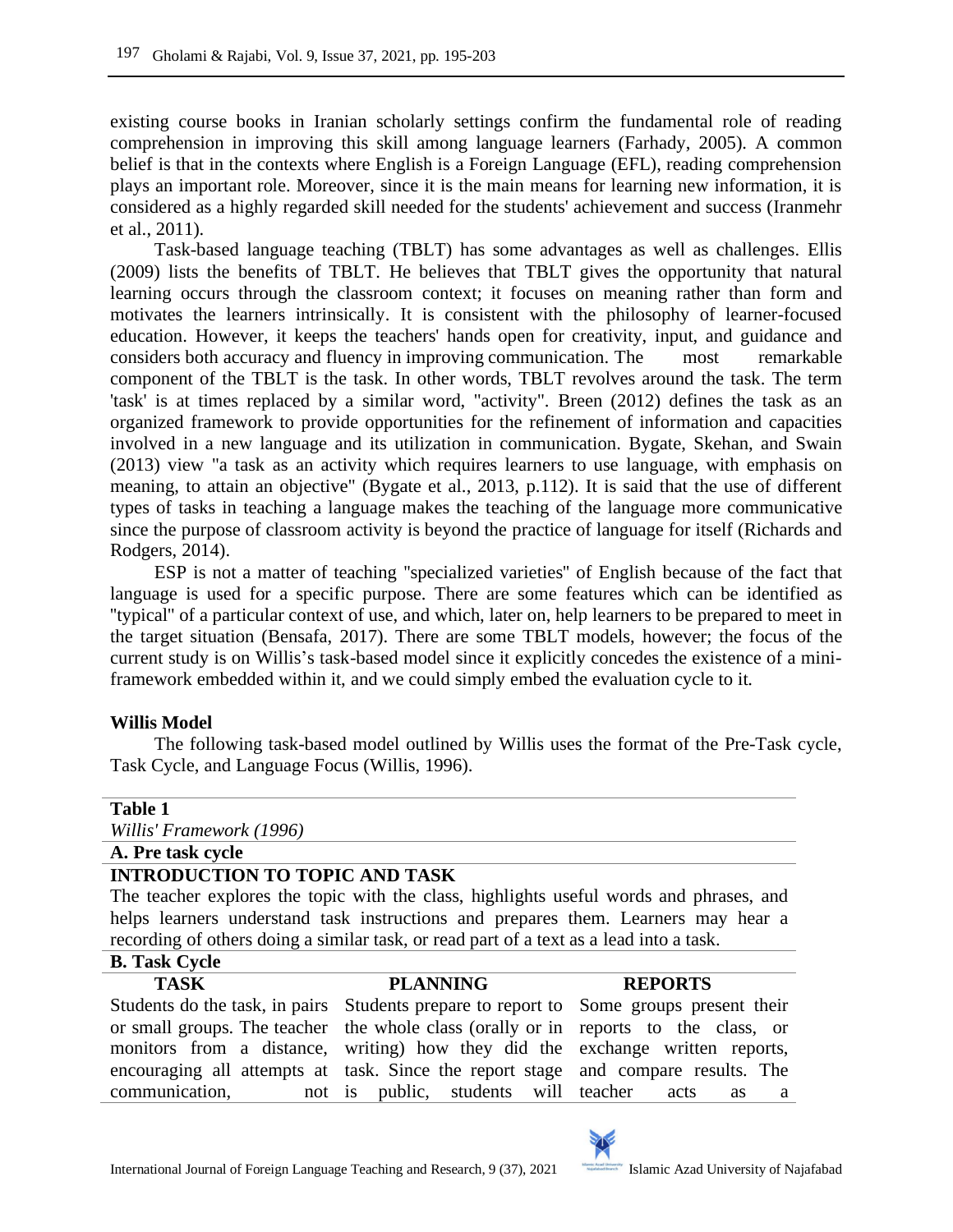|                                                               |  |         |                 | correcting. Since this naturally want to be chairperson, and then                   |  |
|---------------------------------------------------------------|--|---------|-----------------|-------------------------------------------------------------------------------------|--|
|                                                               |  |         |                 | situation has a "private" feel, accurate, so the teacher comments on the content of |  |
| students feel free to stands by to give language the reports. |  |         |                 |                                                                                     |  |
| experiment.                                                   |  | advice. |                 |                                                                                     |  |
| Mistakes do not matter.                                       |  |         |                 |                                                                                     |  |
| C. Language Focus                                             |  |         |                 |                                                                                     |  |
| <b>ANALYSIS</b>                                               |  |         | <b>PRACTICE</b> |                                                                                     |  |

| Students examine and then discuss specific The teacher conducts the practice of new |  |
|-------------------------------------------------------------------------------------|--|
| features of the text or transcript of the words, phrases, and patterns occurring in |  |
| recording. They can enter new words, the data, either during or after the Analysis. |  |
| phrases, and patterns in vocabulary books.                                          |  |

Table 1 clearly shows three cycles: pre-task cycle, task cycle, and language focus. This model is the focus of the present study, in which three cycles and sub-cycles are described in detail. The pre-task cycle and the task cycle proposed below (Figure 1) take advantage of the sociolinguistic norms described above and ensure a smooth and natural transition from private to more public interaction. The complete framework aims to create the essential conditions for language learning in the classroom. Willis's task-based model does not address evaluation in completing the task. As the teachers observe the class while the students do the task, they actually perform a kind of informal evaluation and take indirect feedback. In the present study, another cycle, the Evaluation Cycle, was integrated into Willis' task-based model, and the model created was called NDTC. The kind of evaluation proposed is self-evaluation which provides students' feedbacks to the given task.

## **Figure 1**

*The NDTC Model*



Here, the evaluation is done individually, even if students work in pairs or groups. In the offline NDTC, the evaluation is carried out at the end of the task when the students have completed all cycles. Ellis believes that evaluation can help students enhance their autonomy,

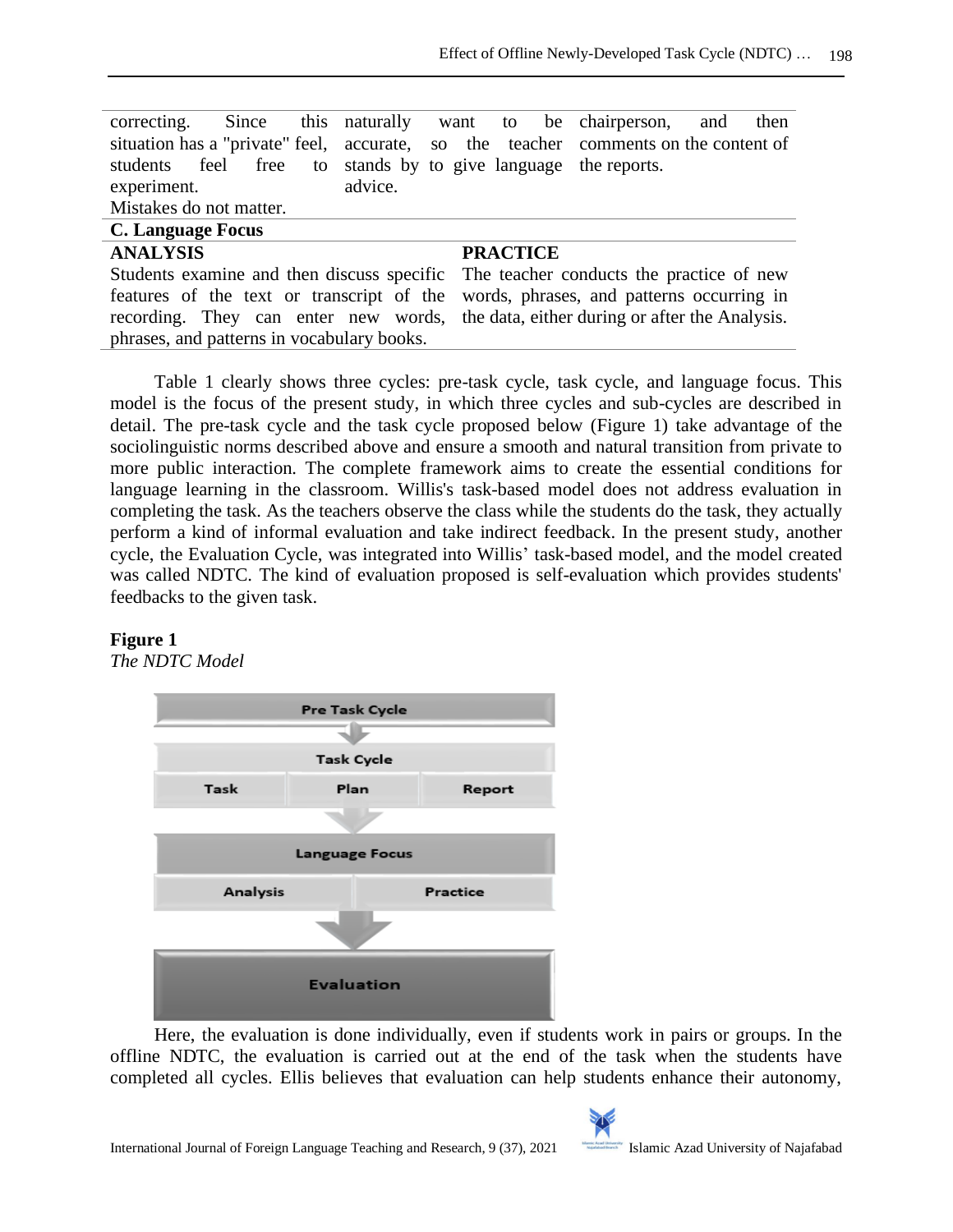improve their reflective attitudes, and inspire settings towards their academic objectives (Ellis, 2003).

As a final word here, it should be stated that despite the importance of ESP courses for students in Iran, especially medical students, there have been very rare studies to generally and specifically examine the English language needs of medical students. English has so far been taught without a systematic survey of the needs of the medical students (Eslami, 2010; Karimkhanlouei, 2012). The purpose of this study is, therefore, to compare Willis' model and NDTC model, and considering today's needs for research to improve understanding of medical texts, to explore how and to what extent the implementation of NDTC in medical English classes helps students enhance their reading abilities at the university levels in Iran.

## **Method**

## **Research design**

This study was conducted under a quasi-treatment pre-test/post-test design, with the control and treatment groups.

## **Participants**

The population of the study 60 medical students from Jahrom University of medical sciences, Jahrom, Iran. They were selected through convenience sampling and randomly allocated to Willis (control) and NDTC (treatment) groups. (12 male and 18 female students in each group). NDTC is of two types: offline and ongoing. In the ongoing NDTC, evaluation is performed at the end of each cycle; whereas, in the offline NDTC, evaluation is carried out at the end of the task. The focus of this study was on the offline NDTC. The inclusion criteria for this study were as follows: being a medical student and having passed a course in general English.

## **Instruments**

The data collection tools used in the study were a test of reading comprehension, a pre-test, a post-test, and an evaluation checklist. The text of the reading test comprised 6 passages and 30 questions. These passages were chosen from a valid and reliable source (*Reading Matrix,* (Dastpak and Jamshidi, 2008), used professionally all over the world. This book includes IELTS and TOEFL reading texts. The pre-test (post-test) was researcher-made and was piloted prior to use. The reliability index for the pre- and post-test (0.76) revealed that the researcher-made test was suitable for the purpose of the study. Moreover, the test contents were validated regarding testing criteria--the relevance of questions to the content, its suitability to the research goals, objectives, and the suitability of the time allocated to the tests. The checklist included yes/no questions for each cycle to check whether or not the students completed the task thoroughly. In fact, after completing each cycle, they had to fill in the checklist and see whether they had completed that cycle on not; then, they would proceed to the next cycle.

## **Procedure**

For the purposes of the study, the participants in the treatment and control groups received the principles of NDTC and Willis frameworks respectively. They were actually taught the reading passages based on the principles of the Willis and NDTC. The course met for twelve sessions, each session 90 minutes, twice a week at Jahrom University of Medical Sciences. The TBL framework proposed by Willis (1996) was adopted as the teaching basis (Willis, 1996). That is, after the presentation of a task (key words, phrases, and structural points), the students were asked to study the samples, and at the end of the task, they were asked to answer the yes/no

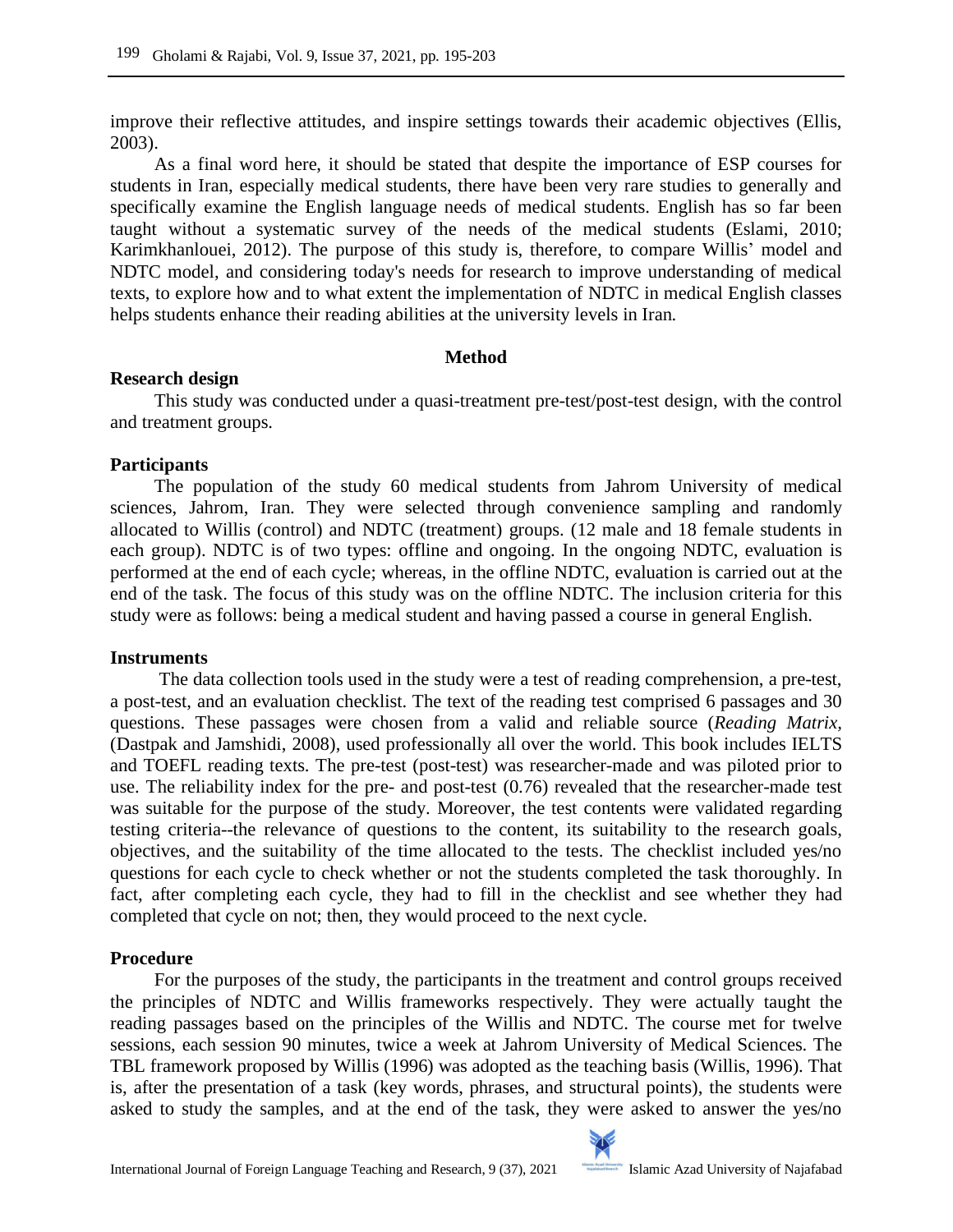questions in the checklist they were given. If they had any problem, the teacher reviewed that part for clarification. Both groups were given a pre-test before the intervention, and the same test as a post-test a week after the last session. Finally, SPSS (version 16) was applied to analyze the data. A paired sample t-test was used to compare the pre and post-test results in each group, and an independent sample t-test was applied to do the between-group comparison.

#### **Results**

The results obtained from the analysis of the collected data are presented in this section. Table 2 below illustrates and compares the mean scores of the reading comprehension before and after the intervention. The table actually shows the difference between the post-test scores and the pre-test scores of each group. The P-value of this difference (p=0.001) was statistically significant ( $p<0.05$ ).

| <b>Table 2</b><br>Comparison of the mean and SD of pretest and post-test in the Willis group and NDTC group |                           |           |                       |                |                            |       |     |                 |  |
|-------------------------------------------------------------------------------------------------------------|---------------------------|-----------|-----------------------|----------------|----------------------------|-------|-----|-----------------|--|
| <b>Paired Samples Test</b>                                                                                  |                           |           |                       |                |                            |       |     |                 |  |
|                                                                                                             | <b>Paired Differences</b> |           |                       |                |                            |       |     |                 |  |
|                                                                                                             |                           |           |                       |                | 95% Confidence Interval of |       | df  | Sig. (2-tailed) |  |
|                                                                                                             | Mean                      | <b>SD</b> | <b>SEM</b>            | the Difference |                            |       |     |                 |  |
|                                                                                                             |                           |           |                       | Lower<br>Upper |                            |       |     |                 |  |
| Offline<br><b>NDTC</b>                                                                                      | 6.30                      |           | $2.00$ $.360$ $-7.04$ | $-5.55$        |                            | 17.23 | 29. | 0.001           |  |
| Willis                                                                                                      |                           |           | 0.26                  | $-4.58$        | $-3.48$                    | -4.99 | 29  | 0.001           |  |

To see which framework was more effective regarding the reading comprehension of the students, an independent sample t-test was run. Table 3 shows the results.

#### **Table 3**

*Comparison of the mean and standard deviation of the pretest and post-test stages between groups*

| $8100 \mu s$ |             |                |           |                 |           |                                              |                    |                  |         |          |        |              |
|--------------|-------------|----------------|-----------|-----------------|-----------|----------------------------------------------|--------------------|------------------|---------|----------|--------|--------------|
| Stag         | Group       |                | Mea       |                 |           | 95%<br>Confidence<br>Interval<br>for<br>Mean |                    |                  |         |          |        |              |
| es           | S           | $\overline{N}$ | n         | <b>SD</b>       | <b>SE</b> | Lowe<br>r<br>Boun<br>d                       | Upper<br>Boun<br>d | Min              | Max     | T        | df     | $\mathbf{P}$ |
| Pret         | Willis      | 3<br>0         | 31.1<br>3 | 3.2<br>9        | .5<br>9   | 29.90                                        | 32.35              | 26.0<br>0        | $-0.16$ |          | 5      |              |
| est          | <b>NDTC</b> | 3<br>0         | 31.2<br>6 | 3.1             | .5<br>7   | 30.10                                        | 32.43              | 25.0<br>$\theta$ |         | 0.1<br>6 | 8      | 0.872        |
| Post         | Willis      | 3<br>0         | 35.1<br>6 | 3.2<br>$\Omega$ | .5<br>8   | 33.97                                        | 36.36              | 29.0<br>$\theta$ | $-2.96$ | 2.9      | 5<br>8 | 0.004        |
| -test        | NDTC        | 3              | 37.5      | 3.0             | .5        | 36.41                                        | 3871               | 32.0             | 46.0    | 6        |        |              |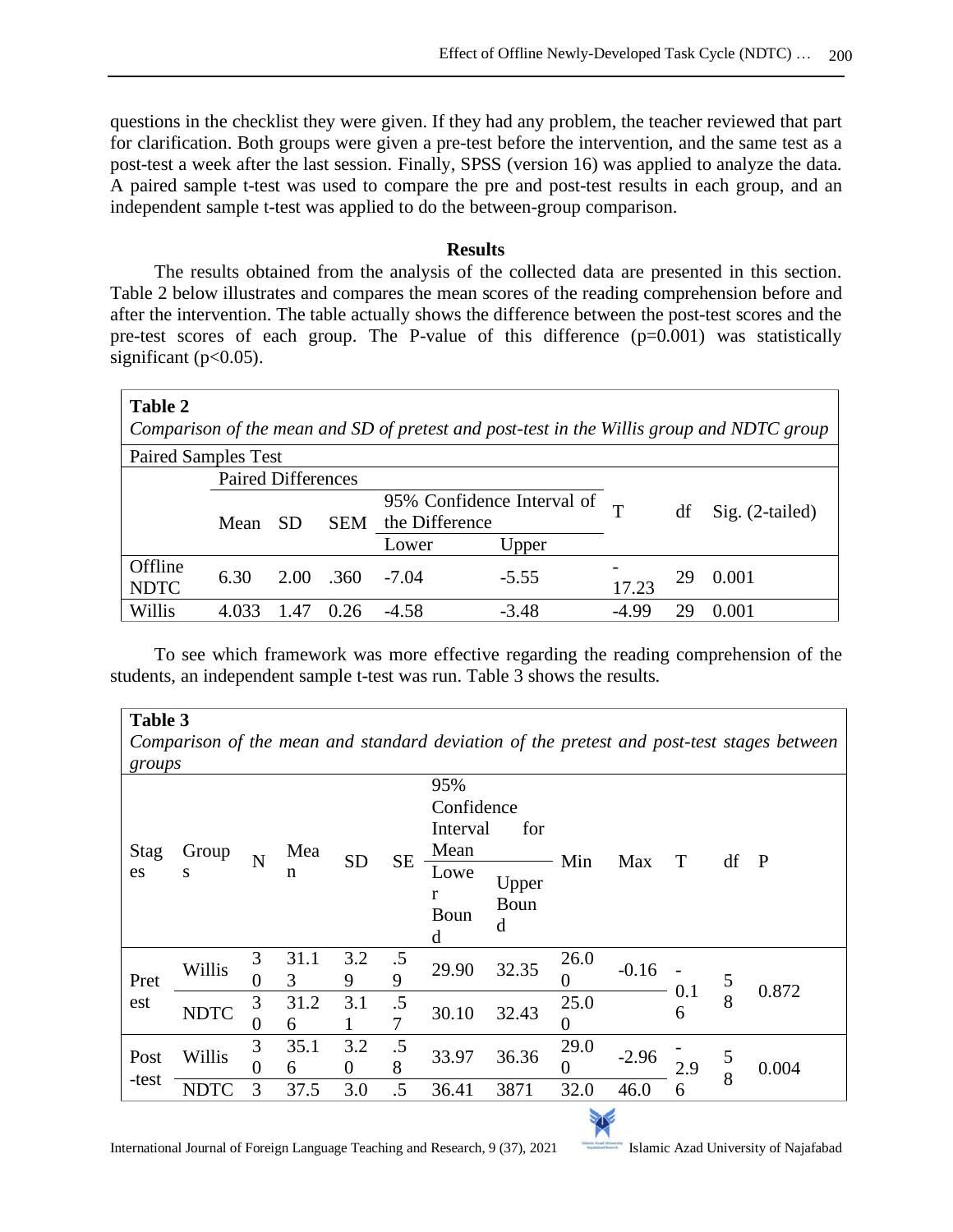This table demonstrates the means and standard deviations of each group. The post-test mean score (35.16  $\pm$  3.20) of the participants in the Willis framework is higher than their mean score in the pre-test  $(31.13\pm3.29)$ . Likewise, in the NDTC, the mean score  $(37.563\pm3.08)$  in the post-test is quite higher than the mean score in the pre-test (31.26±3.11). As it is observed, the mean scores of the participants' reading comprehension in pre-tests show that the Willis and NDTC groups were very close to each other (31.13 and 31.26, respectively). So, there was no significant difference between the groups  $(p=0.872)$  in the pre-test. However, the mean scores of their reading comprehension in the post-tests demonstrate that NDTC could be more effective in improving the reading scores of the students (35.16 and 37.56, respectively). The results simply show that before the intervention, the participants of both groups did almost the same in reading comprehension; whereas, after the intervention, NDTC participants outperformed those of the Willis. Figure 2 below represents this.

#### **Figure 2**

*The trend of two different groups on reading comprehension*



As it is observed in Figure 2 and shown in Table 2 above, NDTC framework had a greater effect than that of Willis on the participants' reading comprehension.

#### **Discussion**

Based on the results obtained from the analysis of the data, it seems that integrating an evaluation cycle to the Willis model could significantly improve the participants' reading comprehension performance. In fact, compared with Willis' model, offline NDTC made caused a more significant improvement. This reiterates the fact that evaluation that leads to improving understanding goes beyond a simple evaluation and a unit-by-unit test. It yields comprehensive information to observe the students' progress in completing the task. Evaluation is also beneficial to the teacher in such a way that it gives the teachers an opportunity to detect the strengths and weaknesses of the students. It is to be noted, thus, that if evaluation is not done during the performance or at the end of the task, the teacher cannot detect how well students could complete the task. In fact, evaluation helps the students and the teachers direct the whole process much more efficiently. The results of this study confirm the fact that if the evaluation is performed, it can enhance the learners' reading comprehension ability more effectively. Offline NDTC can, therefore, be considered as a creative framework in improving the teaching quality of teachers and the reading comprehension performance of the students.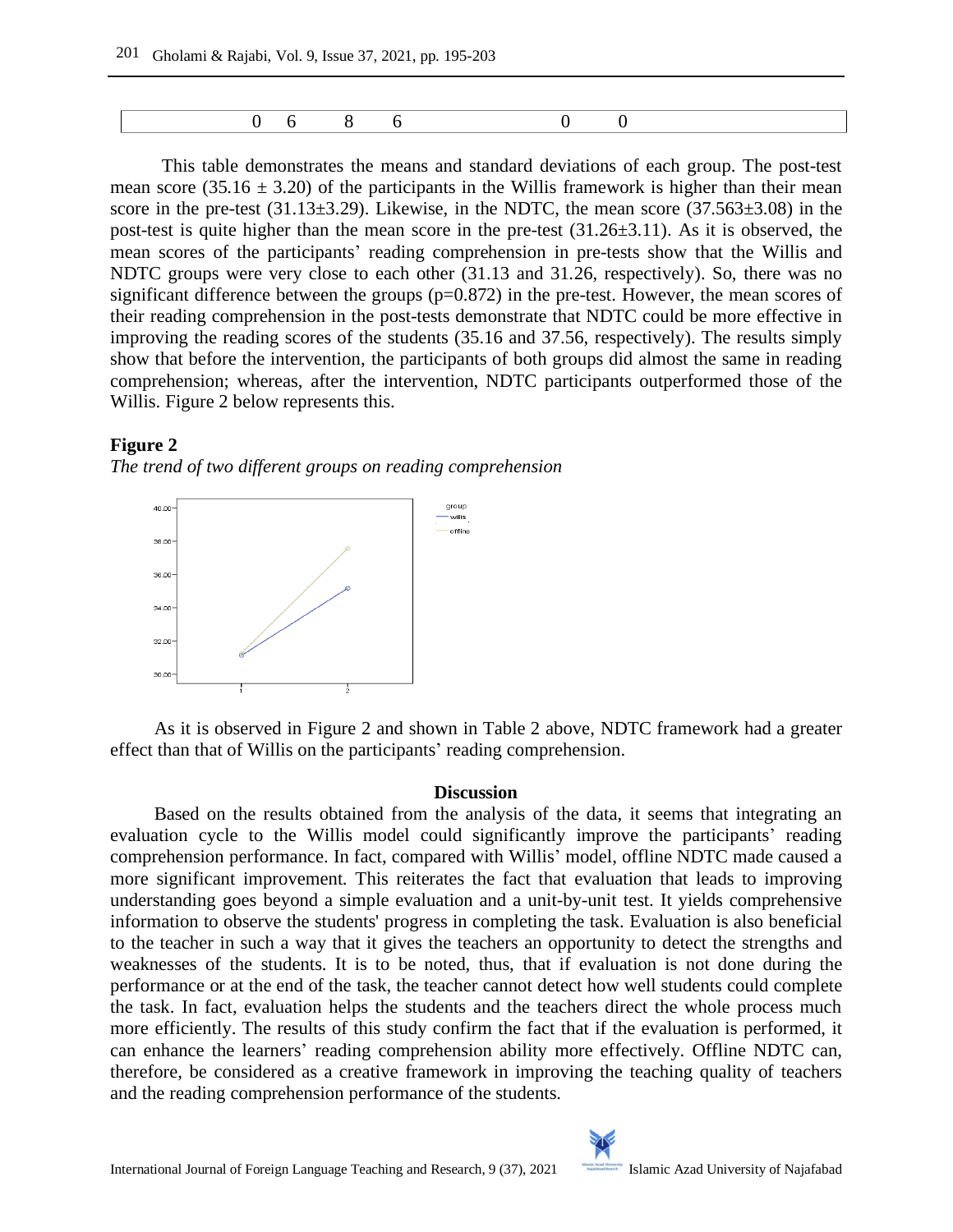The findings of the present study are consistent with those of Zand Moghadam (2007), who also found that TBI could positively affect EFL learners' reading comprehension. The findings are also in line with those of Fani, et al. (2011) who examined the effect of TBLT on the reading ability of learners, and they found that using tasks is effective in improving the learners' reading comprehension skills. Moreover, the findings of this study confirm those of an investigation by Rahimi and Azhegh (2011), which showed that engineering students could benefit from TBLT in their reading courses. The findings also confirm those of Joe (1998), De la Fuente (2009), Iranmehr, et al. (2011), Malmir, Najafi Salem, and Ghasemi (2011), who examined the impact of TBLT on the learners' reading comprehension and vocabulary knowledge (De la Fuente, 2009; Iranmehr et al., 2011; Joe, 1998; Malmir, et al. 2011).

Considering the findings of the present study and those of the previous similar studies, it can be argued that adding an evaluation cycle would yield better results in boosting the reading comprehension of the students. Probably one of the reasons is the rise in the students' general awareness towards the detection of their own weaknesses in reading comprehension, which can be revealed through evaluation. This can, in turn, help the students to get aware of their own situations and try harder to remove potential obstacles.

#### **Conclusions**

The issues analyzed in this article are important for those who teach ESP, especially in higher education. Actually, the frameworks discussed here (ongoing and offline NDTC) are believed to catch the attention and awareness of ESP teachers and trainers. Undoubtedly, ESP training involves a lot of tedious work for ESP teachers who need to invest a lot of time and effort in their education and career growth. Learning how to evaluate a task needs a lot of hard work. It seems that evaluation provides a reflection on the performance of the task cycles and enables the students and the teachers to receive independent feedback on the relevance, effectiveness, efficiency, and/or consistency of the task cycle. Evaluation is highly important since the students can be aware of their weaknesses in completing a task and try to remove them. In addition, English teachers can apply the framework applied in this study as an alternative that can be used in the teaching of reading comprehension. Seemingly, adding an evaluation cycle to Willis' model makes reading comprehension more enjoyable, boosts the related skills and finally, gives the students more active roles in learning reading comprehension. Generally-speaking, using offline NDTC can have a positive effect on the students' reading comprehension performance. As a final word, it is recommended that the applied framework be used with other language skills such as listening, speaking, and writing, and with learners of other fields at different levels of language proficiency.

#### **References**

- Bensafa, A. (2017). Functions of ESP: Criteria to Understand what Really Makes IT an Approach Not a Product. *Journal of Social Sciences, 3*(3), 175-179.
- Breen, M. (2012). *The second language curriculum: The evaluation cycle for language learning tasks*. University of Lancaster, Lancaster, England: Cambridge University Press.
- Bygate, M., Skehan, P., & Swain, M. (2013). *Researching pedagogic tasks: Second language learning, teaching, and testing*: Routledge.
- Dastpak, M., Jamshidi, M. (2008). *Reading Matrix*. Tehran: Azaran.
- Davari, H., Iranmehr, A., & Erfani, S. M. (2013). A Critical Evaluation of PNU ESP Textbooks. *Journal of Language Teaching & Research*, *4*(4).